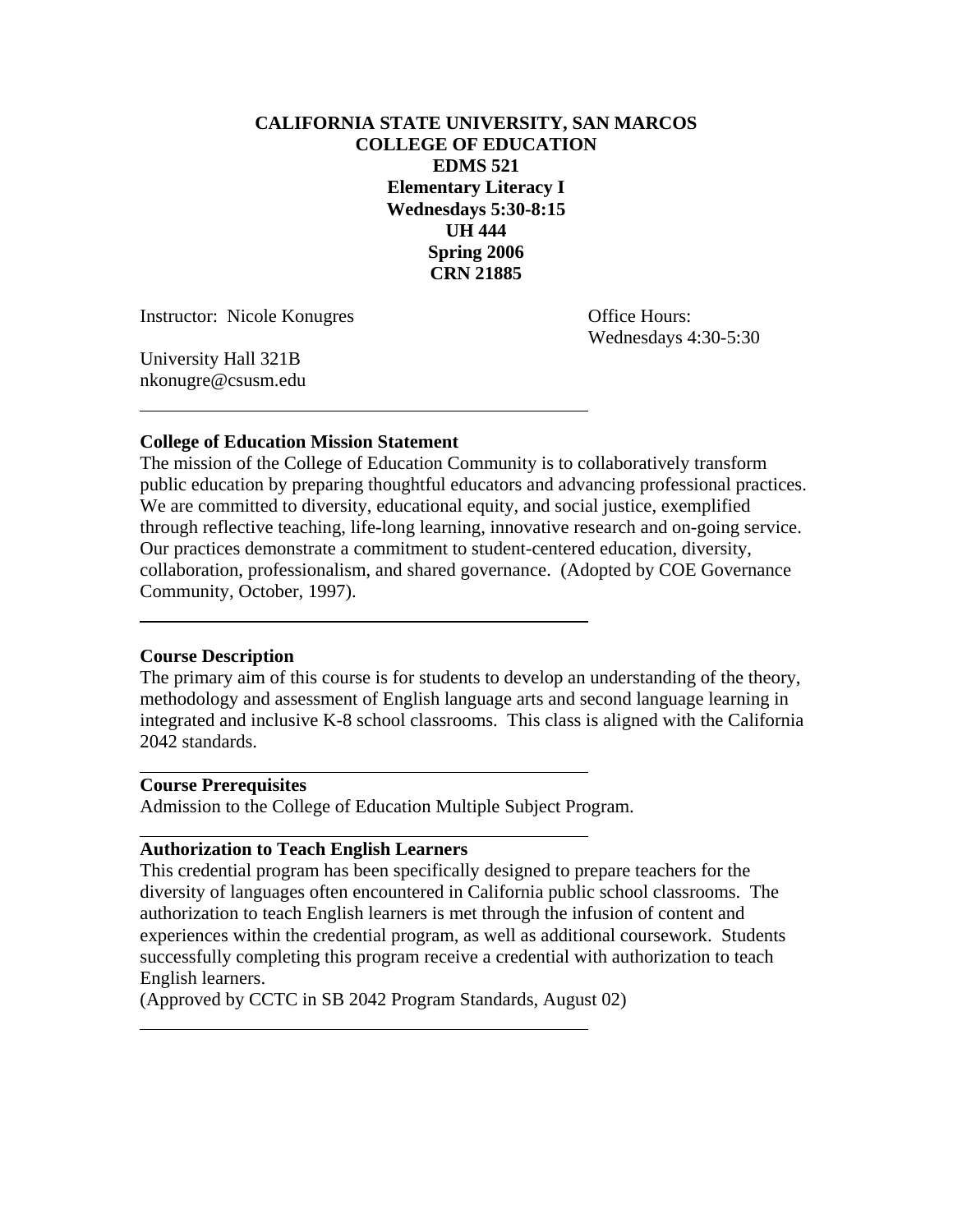## **Standards Alignment**

 $\overline{a}$ 

 $\overline{a}$ 

 $\overline{a}$ 

 $\overline{a}$ 

The course objectives, assignments, and assessments have been aligned with the CTC standards for Multiple Subjects Credential. Please be sure to incorporate artifacts from this class into your final comprehensive portfolio. The following standards are a primary emphasis in this course:

Standard 3-Relationship between theory and practice Standard 4-Pedagogical thought and reflective practice Standard 5-Equity, Diversity, & Access tot he Core Curriculum Standard 7-Equity, Preparation to Teach Reading Language Art

## **All University Writing Requirement**

Every course at the university must include the writing of at least 2500 words. Your notebook, in-class writing, and lesson plan will count towards this requirement.

### **CSUSM Academic Honesty Policy**

"Students will be expected to adhere to standards of academic honesty and integrity, as outlined in the Student Academic Honesty Policy. All written work and oral assignments must be original work. All ideas/materials that are borrowed from other sources must have appropriate references to the original sources. Any quoted material should give credit to the source and be punctuated with quotation marks.

Students are responsible for honest completion of their work including examinations. There will be no tolerance for infractions. If you believe there has been an infraction by someone in the class, please bring it to the instructor's attention. The instructor reserves the right to discipline any student for academic dishonesty in accordance with the general rules and regulations of the university. Disciplinary action may include the lowering of grades and/or the assignment of a failing grade for an exam, assignment, or the class as a whole."

### **Students with Disabilities Requiring Reasonable Accommodations**

Students must be approved for services by providing appropriate and recent documentation to the Office of Disable Student Services (DSS). This office is located in Craven Hall 5205, and can be contacted by phone at (760) 750-4905, or TTY (760) 750- 4909. Students authorized by DSS to receive reasonable accommodations should meet with their instructor during office hours or, in order to ensure confidentiality, in a more private setting.

### **College of Education Attendance Policy**

Due to the dynamic and interactive nature of courses in the College of Education, all students are expected to attend all classes and participate actively. At a minimum, students must attend more than 80% of class time, or s/he may not receive a passing grade for the course at the discretion of the instructor. Individual instructors may adopt more stringent attendance requirements. Should the student have extenuating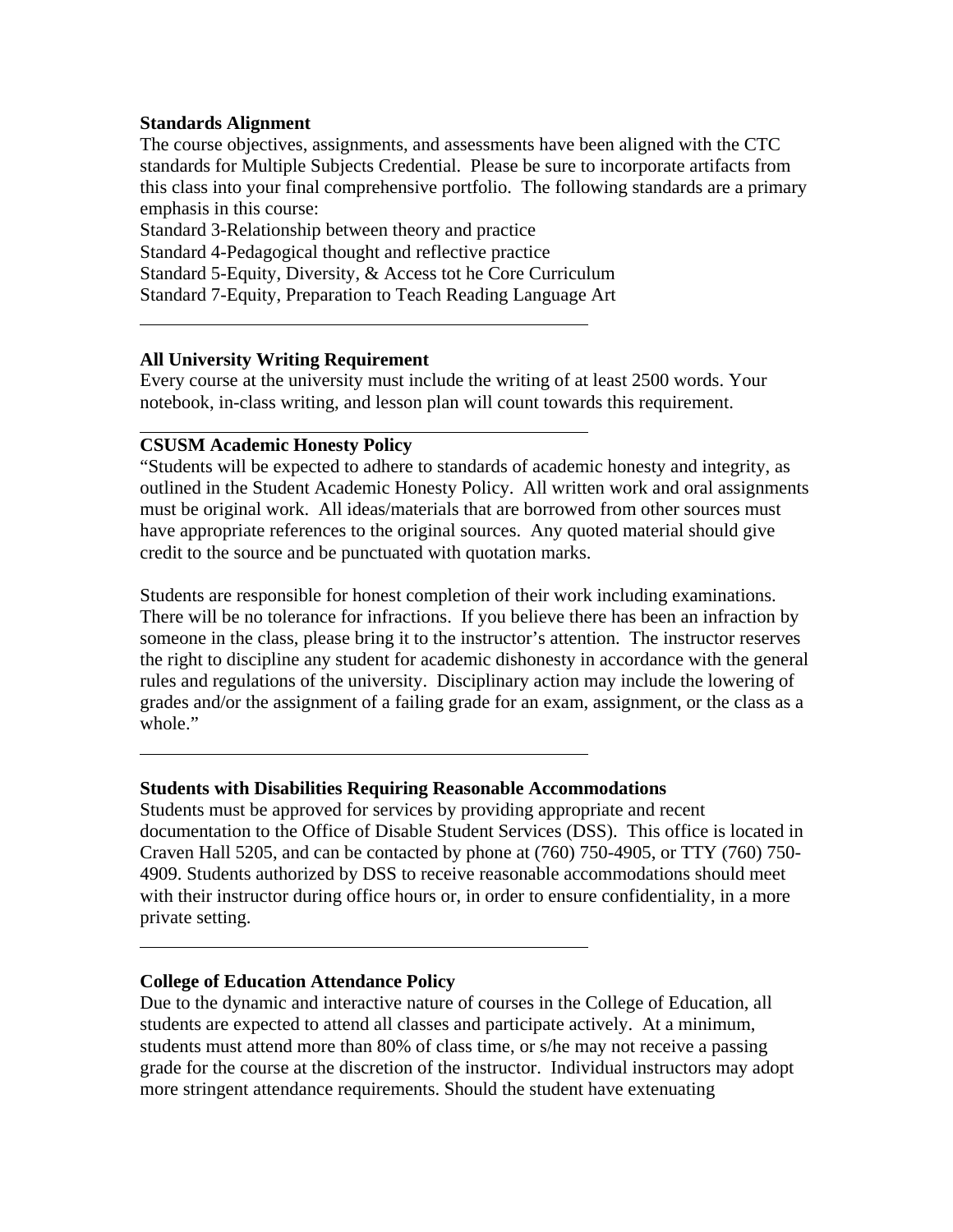circumstances, s/he should contact the instructor as soon as possible. (Adopted by the COE Governance Community, December, 1997).

*You cannot receive an "A" in this course if you miss more than two class sessions.*

# **Required Texts (Bring books to class on the date we discuss them)**

- Cunningham, P. M., & Allington, R. L. (2003). *Classrooms That Work. Third edition*. Allyn and Bacon: Boston.
- Johns, J. (2005). *Basic Reading Inventory: Pre-Primer Through Grade Twelve & Early LiteracyAssessments*. Ninth Edition. Dubuque, Iowa: Kendall-Hunt.

Routman, R. (2003). *Reading Essentials.* Portsmouth, NH: Heinemann.

# **Optional Texts**

 $\overline{a}$ 

 $\overline{a}$ 

Cunningham, P. (2000). *Phonics They Use: Words for Reading and Writing*. Third Edition. NewYork: Longman.

Zarrillo, J. J. (2002*). Ready for RICA: A Test Preparation Guide for California's Reading Instruction Competence Assessment*. Merrill Prentice Hall.

# **Course Requirements**

## *1. Attendance, Participation, & Professionalism 100 Points*

The instructor reserves the right to determine the level of participation and professionalism. For example, you should come prepared for class discussions of the readings by being prepared for your role in your literature circle (this will be explained in class). Areas such as coming to class prepared and on time, paying attention, being courteous and involved will be considered. Remember, you cannot receive an "A" if you miss more than two classes.

## *2. Teacher Performance Expectation (TPE) Competencies 100 Points*

This course requires that you address the TPEs listed below for your Task Stream Electronic Portfolio. You will address these TPEs by completing course assignments, then writing summary reflections to be submitted, responded to, and archived via Task Stream.

Read TPE 1A and TPE 4, then write a reflection that elaborates on your learning and mastery of this TPE. The reflection should be at least 2 paragraphs in length and include evidence that you have a grasp of Subject-Specific Pedagogical Skill for MST in the area of teaching Reading-Language Arts. In order for the assignment to be complete, students must post their observation sheets and reflections it to their Task Stream Account after it is returned with the comment: *Ready to Post* 

## **Checklist for Literacy TPEs:**

Is your submission between 250-300 words?

## *Paragraph 1:*

Did you provide a brief, comprehensive summary of the TPE?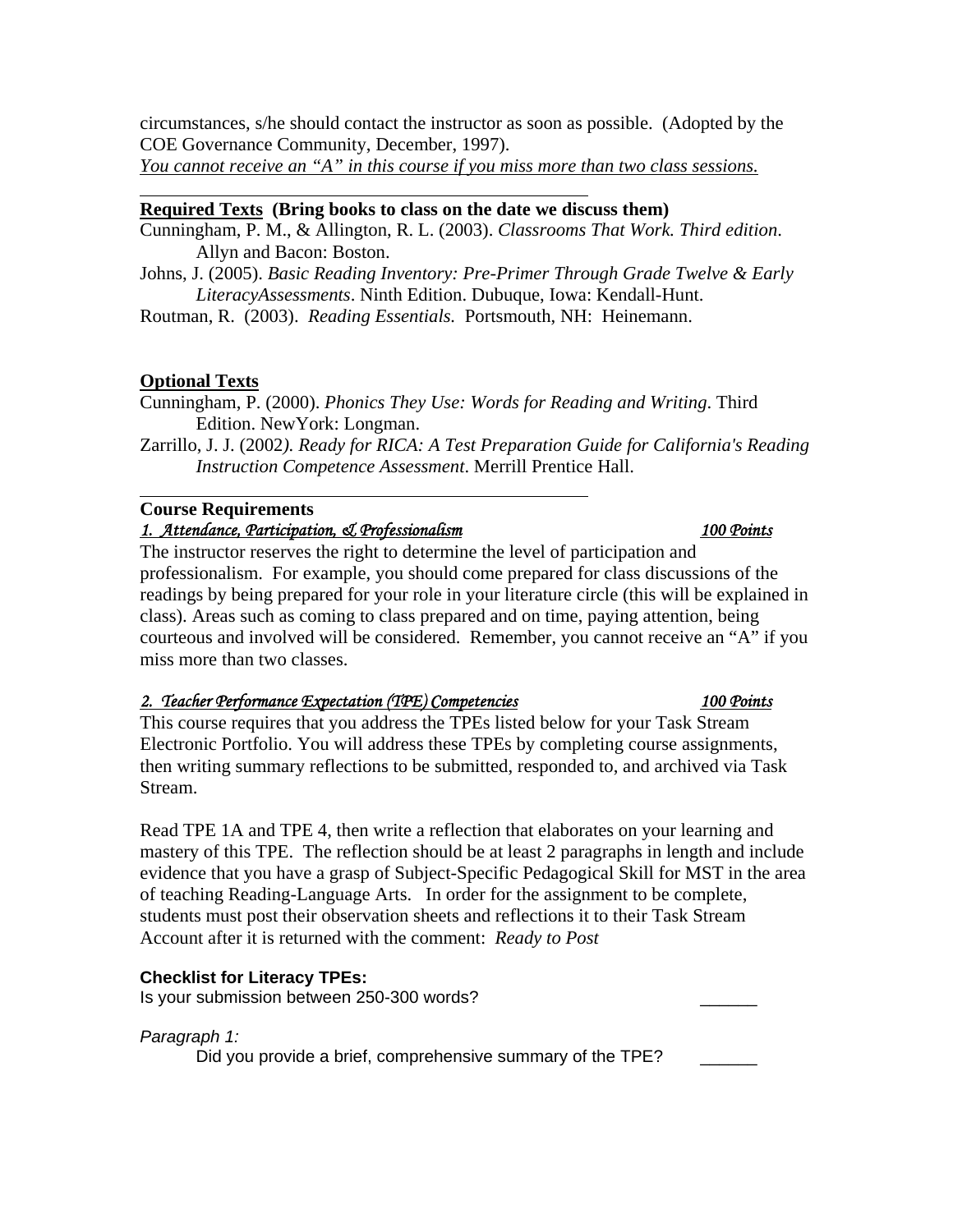### *Paragraph 2:*

Did you identify, by name, the attached artifact?

 Did you explain how the artifact demonstrates your understanding of the TPE?

## **TPE 1A: Subject-Specific Pedagogical Skills for Multiple Subject Teaching Assignments: Teaching Reading-Language Arts in a Multiple Subject Assignment**

*Candidates for a Multiple Subject Teaching Credential demonstrate the ability to teach the state-adopted academic content standards for students in English-Language Arts (K-8). They understand how to deliver a comprehensive program of systematic instruction in word analysis, fluency, and systematic vocabulary development; reading comprehension; literary response and analysis; writing strategies and applications; written and oral English Language conventions; and listening and speaking strategies and applications. They know how to strategically plan and schedule instruction to ensure that students meet or exceed the standards. Candidates create a classroom environment where students learn to read and write, comprehend and compose, appreciate and analyze, and perform and enjoy the language arts. They understand how to make language (e.g., vocabulary, forms, uses) comprehensible to students and the need for students to master foundational skills as a gateway to using all forms of language as tools for thinking, learning, and communicating. They understand how to use instructional materials that include a range of textual, functional and recreational texts and how to teach high quality literature and expository text. They understand that the advanced skills of comprehending narrative and informational texts and literary response and analysis, and the creation of eloquent prose, all depend on a foundation of solid vocabulary, decoding, and word-recognition skills.* 

*Candidates teach students how to use visual structures such as graphic organizers or outlines to comprehend or produce text, how to comprehend or produce narrative, expository, persuasive and descriptive texts, how to comprehend or produce the complexity of writing forms, purposes, and organizational patterns, and how to have a command of written and oral English-language conventions. They know how to determine the skill level of students through the use of meaningful indicators of reading and language arts proficiency prior to instruction, how to determine whether students are making adequate progress on skills and concepts taught directly, and how to determine the effectiveness of instruction and students' proficiency after instruction.* 

# **TPE 4: Making Content Accessible**

*Candidates for Teaching Credentials incorporate specific strategies, teaching/instructional activities, procedures and experiences that address state-adopted academic content standards for students in order to provide a balanced and comprehensive curriculum. They use instructional materials to reinforce state-adopted academic content standards for students and they prioritize*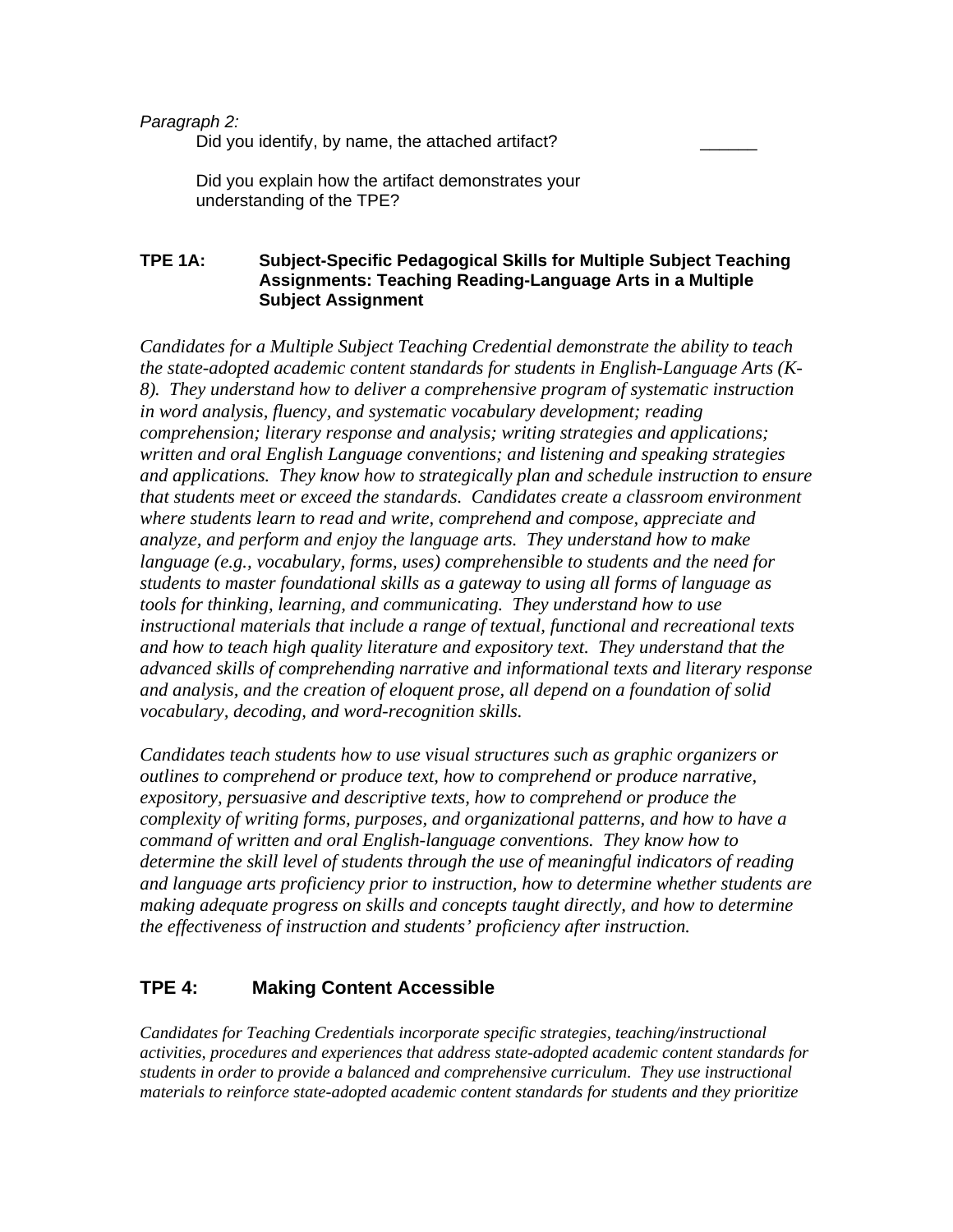*and sequence essential skills and strategies in a logical, coherent manner relative to students' current level of achievement. They vary instructional strategies according to purpose and lesson content. To meet student academic learning needs, candidates explain content clearly and reinforce content in multiple ways, such as the use of written and oral presentation, manipulatives, physical models, visual and performing arts, diagrams, non-verbal communication, and computer technology. They provide opportunities and adequate time for students to practice and apply what they have learned. They distinguish between conversational and academic language, and develop student skills in using and understanding academic language. They teach students strategies to read and comprehend a variety of texts and a variety of information sources, in the subject(s) taught. They model active listening in the classroom. Candidates encourage student creativity and imagination. They motivate students and encourage student effort. When students do not understand content, they take additional steps to foster access and comprehension for all learners. Candidates balance instruction by adjusting lesson designs relative to students' current level of achievement.* 

## http://lynx.csusm.edu/coe/eportfolio/index.asp

This will take you to the CSUSM COE website where you can get help with how to create your electronic portfolio and information on the required elements.

## http://www.taskstream.com

*This is the TaskStream home page where you will register for TaskStream and return to when working on your electronic portfolio* 

# *3, Language Arts Resource Notebook (Part 1) 100 Points*

You will develop a Language Arts Resource Notebook that will be used to inform your teaching. The Resource Notebook has two main objectives. First, is to demonstrate your learning and understanding of the reading and language arts. Second, is to start building a resource for your own learning. Be creative and thoughtful in the compilation of the notebook—it will be a demonstration that you are ready to teach the language arts to a diverse student population.

The Notebook will be organized around the 13 RICA Content Areas (see the RICA Registration Bulletin, p.39-45) and include additional sections on:

- A personal statement of your philosophy of the teaching reading and writing
- Observation notes and reflections
- A table of contents page

Each section of the notebook regarding a standard should contain the following:

- A RICA analysis sheet including: (a) what this content area(s) is about (Put it in your own words  $-2$  to 4 sentences), (b) 2 ways of assessing this content area (include rationale); and (c) 1 way of teaching it (description and accommodations). Describe the teaching strategy and explain how it supports reading, writing and/or language arts development. I will review this information as we cover the content for this course.
- An observation form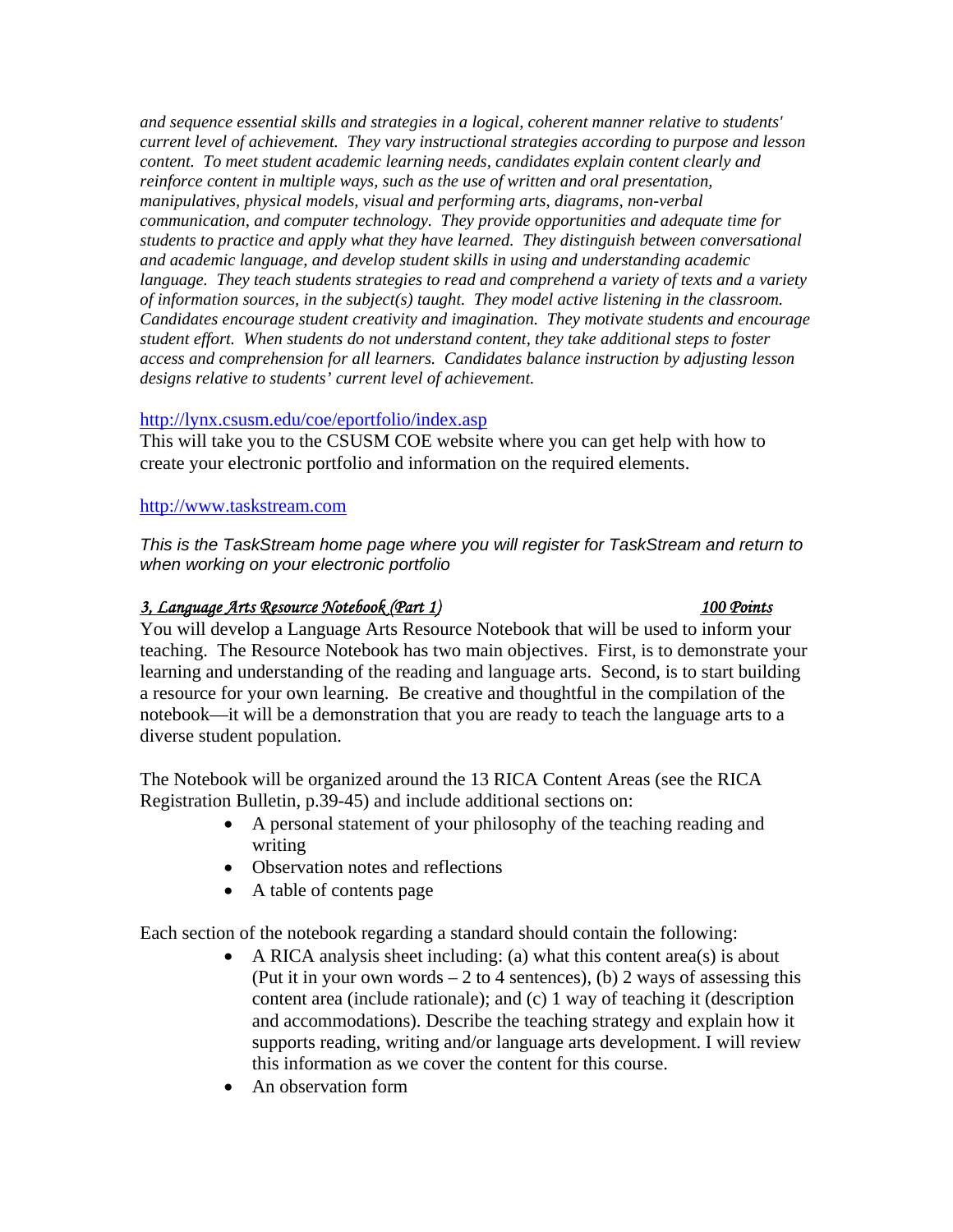• Lesson plans, articles, and any other resources collected within class or student teaching that would be helpful.

For the first semester you will need to complete the following: (10 points each section)

- Section 1 Philosophy of Literacy Learning
- Section 3 Planning, Organizing, and Managing Reading Instruction
- Section 4: Phonemic Awareness
- Section 5: Concepts About Print
- Section 6: Systematic, Explicit Phonics and Other Word Identification Strategies
- Section 7: Spelling Instruction
- Section 8: Reading Comprehension: Narrative
- Section 13: Vocabulary Development
- Section 14: Structure of the English Language
- Section 15: Special Needs

You may include course assignments (lesson plan, case study, mini book unit, classroom observations and interactive email journals), course handouts and materials from your classroom/school site, examples of lesson plans and student work, information from internet sources or professional journals. You may want to include strategies you will use to teach these content areas. You may even include pictures of students learning a specific strategy as well as your reflection on what was happening, why it worked or didn't work and why that was.

Be creative, but avoid excessive "cuteness". Your notebook should be professional and thoughtful. This resource notebook will contain samples of your learning and understanding, and examples of your work that demonstrate that you are ready to instruct children in reading, writing, listening and speaking. Feel free to use a variety of graphic and written presentations, as best suits your learning style, in order to show your learning and understanding. Use a three-ring binder to organize your materials.

As you learn about assessment, phonemic awareness, the use of phonics, comprehension strategies and other components crucial to effective literacy instruction, compiling your resource notebook will help you prepare and review the content areas assessed by the RICA test (see http://www.rica.nesinc.com/ click on "Sample Written Examination Materials). More importantly, it will serve as a resource for you in the future, and may be used for job interviews to illustrate your knowledge and experiences. I will explain and review information as we cover the content for this course.

Note: Web sites can also serve as a resource. See: http://www.csusm.edu/Quiocho ; .click on "reading instruction portfolio." See the section on accommodations for ideas on ways to support second language learners. Also: http://www.rica.nesinc.com/; Note: See **www.ed.gov/free/** for free Educational Materials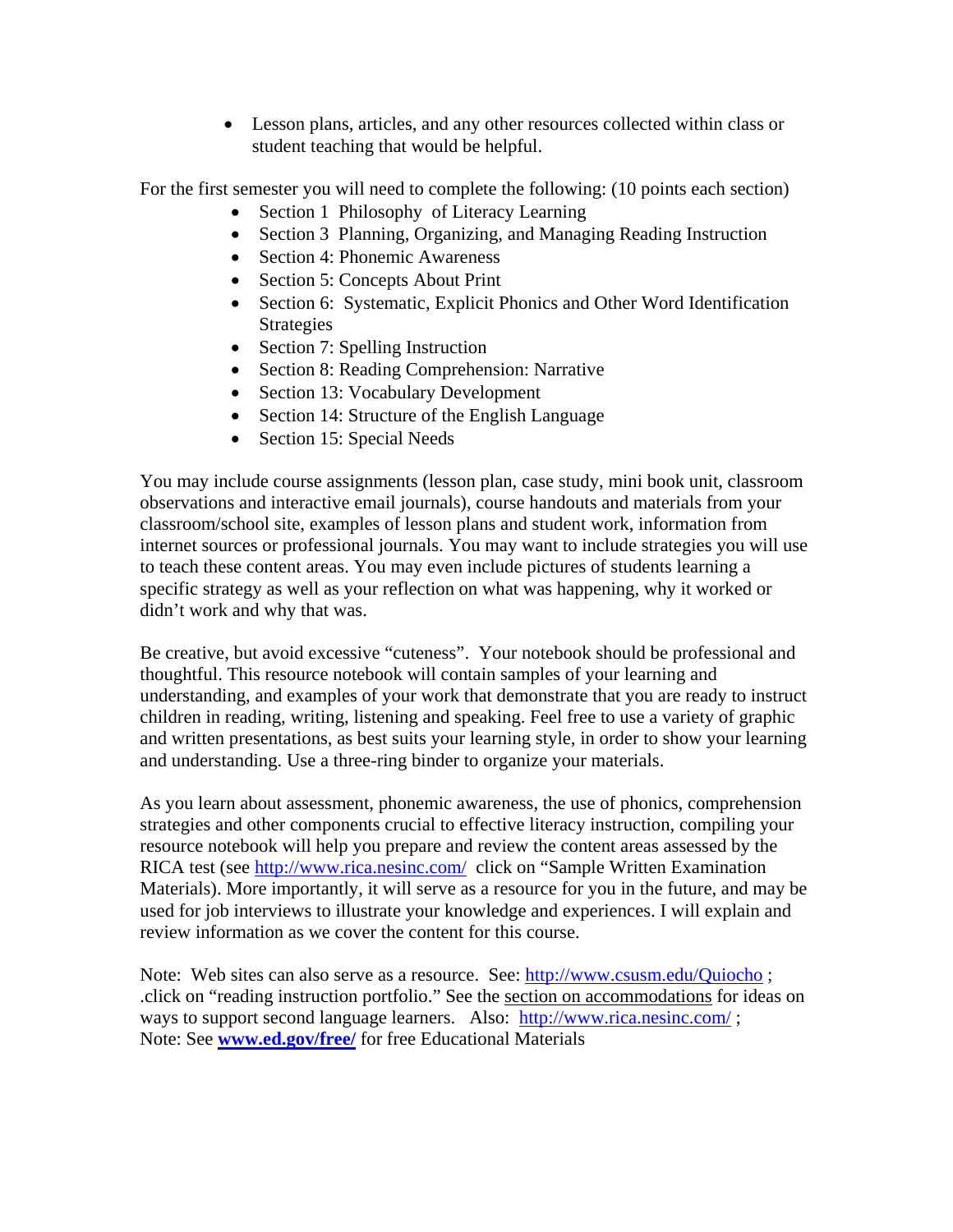| Component        | <b>How to Assess</b>                                               | How to Teach it (Strategies)                           | <b>Accommodations</b>                                 |  |
|------------------|--------------------------------------------------------------------|--------------------------------------------------------|-------------------------------------------------------|--|
| Phonemic         | Phonemic awareness is assessed by                                  | These are strategies that can be                       | For children with special                             |  |
| Awareness is the | finding out whether or not the                                     | used to teach ELL and non-ELL                          | needs I would use these                               |  |
| ability to       | student is capable of manipulating                                 | students phonetic awareness,                           | strategies,                                           |  |
| manipulate the   | the language. For example;                                         | Involve students in poetry,<br>$\bullet$               | Specific skills instruction<br>$\bullet$              |  |
| sounds in words  | I would ask a student to pick<br>$\bullet$                         | rhymes and songs of all                                | alongside a basal reading                             |  |
| orally.          | out the first sound or last                                        | types,                                                 | program-This means I                                  |  |
|                  | sound of a word,                                                   | Use a chant to clap<br>$\bullet$                       | would ask students what                               |  |
|                  | I would ask the student to<br>$\bullet$                            | syllables in students'                                 | sounds they hear in                                   |  |
|                  | identify, pronounce and blend                                      | names,                                                 | certain words or what                                 |  |
|                  | sounds or a segment of a                                           | Sort known objects or<br>$\bullet$                     | word would make sense                                 |  |
|                  | word,                                                              | pictures into groups of                                | in an empty space within<br>a sentence. This strategy |  |
|                  | I would ask students to<br>$\bullet$                               | similar sounds (Realia                                 | would allow me to assess                              |  |
|                  | identify sentences, words, or                                      | Cans),                                                 | my student's progress,                                |  |
|                  | sounds to see if they are aware<br>of the structure of a sentence. | Play a guessing game using<br>$\bullet$                | Great children's<br>$\bullet$                         |  |
|                  |                                                                    | picture cards and help the<br>children to put together | literature books                                      |  |
|                  | <b>Assessment Tools</b>                                            | blends to make their guess,                            | including, nursery                                    |  |
|                  |                                                                    | Sing songs that allow<br>$\bullet$                     | rhymes, alliterative                                  |  |
|                  | 1.) The Yopp-Singer Test of                                        | children to replace sounds                             | books, picture books,                                 |  |
|                  | Phonemic Segmentation                                              | with other sounds, even to                             | rhyming books,                                        |  |
|                  |                                                                    | make nonsense words.                                   | repetitive pattern books,                             |  |
|                  |                                                                    | Read to your students.<br>$\bullet$                    | Dr. Seuss books, and                                  |  |
|                  |                                                                    |                                                        | alphabet books with                                   |  |
|                  |                                                                    |                                                        | word-picture formats,                                 |  |
|                  |                                                                    |                                                        | Rhymes, chants, finger<br>$\bullet$                   |  |
|                  |                                                                    |                                                        | rhymes, manipulatives,                                |  |
|                  |                                                                    |                                                        | games, role-playing,                                  |  |
|                  |                                                                    |                                                        | Writing journals and<br>$\bullet$                     |  |
|                  |                                                                    |                                                        | quick writes (encourage                               |  |
|                  |                                                                    |                                                        | invented spelling!),                                  |  |
|                  |                                                                    |                                                        | Provide a print rich<br>$\bullet$                     |  |
|                  |                                                                    |                                                        | environment including                                 |  |
|                  |                                                                    |                                                        | the use of Word Walls.                                |  |
|                  |                                                                    |                                                        | Rebus activities-this<br>$\bullet$                    |  |
|                  |                                                                    |                                                        | activity is when you                                  |  |
|                  |                                                                    |                                                        | replace a noun in a                                   |  |
|                  |                                                                    |                                                        | sentence with a picture of                            |  |
|                  |                                                                    |                                                        | the noun. The student                                 |  |
|                  |                                                                    |                                                        | can then replace the                                  |  |
|                  |                                                                    |                                                        | picture with an invented                              |  |
|                  |                                                                    |                                                        | spelling of the word.                                 |  |

# Example: RICA Analysis Sheet

## *4, Observations 100 Points*

**Observation Reflections**: Take notes on what you see in the classrooms while you are there. When you are observing/participating in classrooms before you begin your student teaching, please look for and write down your observations in the following areas. Jot down brief notes about the kinds of activities teachers and students are engaged in and your own reactions.

Your reflections should look like this:

**Topic**: Phonics Instruction **Date/Time** 9/7/98 9:00-10:00 **Place** (school/grade) Discovery Elementary, Monolingual 1<sup>st</sup> grade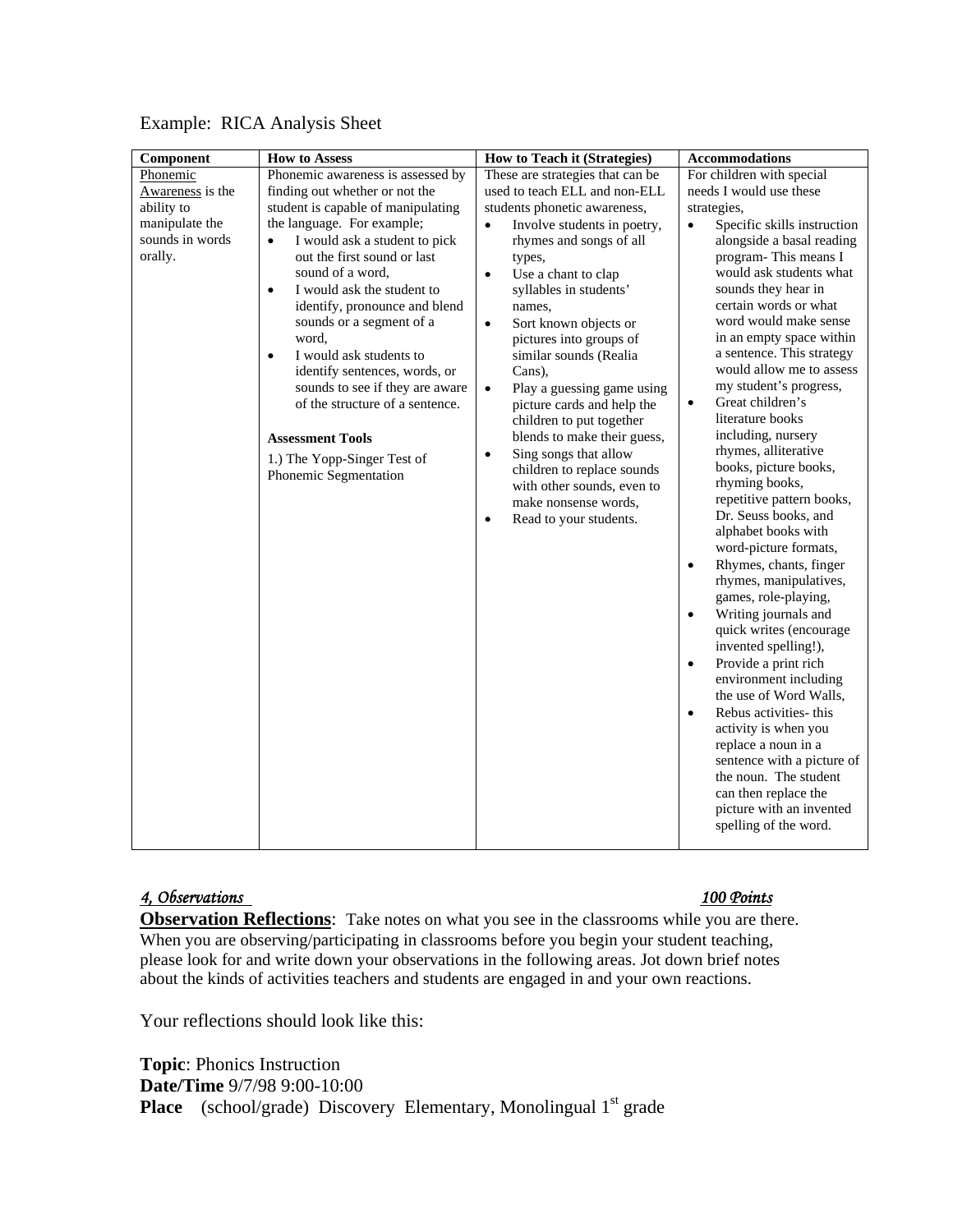**Activity**: Teacher taught "B" sound using alphabet cards and the pocket chart. Students wrote words beginning with B then illustrated the following-bird, ball, balloon, and boat. **Reflective Notes:** The teacher did a good job being inclusive with all students. Accommodations were made for second language learners when the teacher used some words that were close cognates (ball-bola) to help the students make connections. I noticed that one of the children who had trouble focusing was seated next to the teacher. She was very effective in selecting children to participate in order to ensure that the students did not get out of hand. I would modify this lesson in order to help English learners by using some cognates in Spanish and showing the students how beginning sounds work in their language

### *5. Reading Strategy Lesson Plan (Critical Assessment Task) 50 Points*

Write and demonstrate a 15 minute reading strategy lesson plan for a small group activity that takes into account student needs. They can be mini-lessons, direct instruction, inquiry, or any format you choose. Make your lesson active, interesting, fun and meaningful. Choose a reading standard (see http://www.cde.ca.gov/be/st/ss/engmain.asp) for your grade level to guide your objectives. Sample lessons will fit into one of the following sections and you will make enough copies of the lesson and materials for the class.

- Section 4: Phonemic Awareness
- Section 5: Concepts About Print
- Section 6: Systematic, Explicit Phonics and Other Word Identification Strategies
- Section 7: Spelling Instruction

 $\overline{a}$ 

- Section 8: Reading Comprehension: Narrative
- Section 13: Vocabulary Development
- Section 14: Structure of the English Language

# *These lessons will be due on the day we cover the corresponding section.*

*Keep in mind when writing your lesson*: What is the purpose of your lesson? How does it relate to real reading and/or writing? What are your learning goals? How are they aligned with the CA Reading/Language Arts standards (check the Reading/Language Arts framework for CA public schools)? How will you present the lesson (instructional strategies, resource materials, time frame)? How will you group students for the lesson? How will you assess your students? What accommodations will you provide for students who need additional help?

*Important*: Your lesson must address the needs of mainstream students, as well as make provisions for second language learners, students presenting difficulty, and accelerated students. How are you going to work with students who are having difficulty? How will you scaffold second language learners' learning during the lesson? How will your lesson provide enrichment for accelerated students? Will you meet with students individually or in a small group while other students work independently?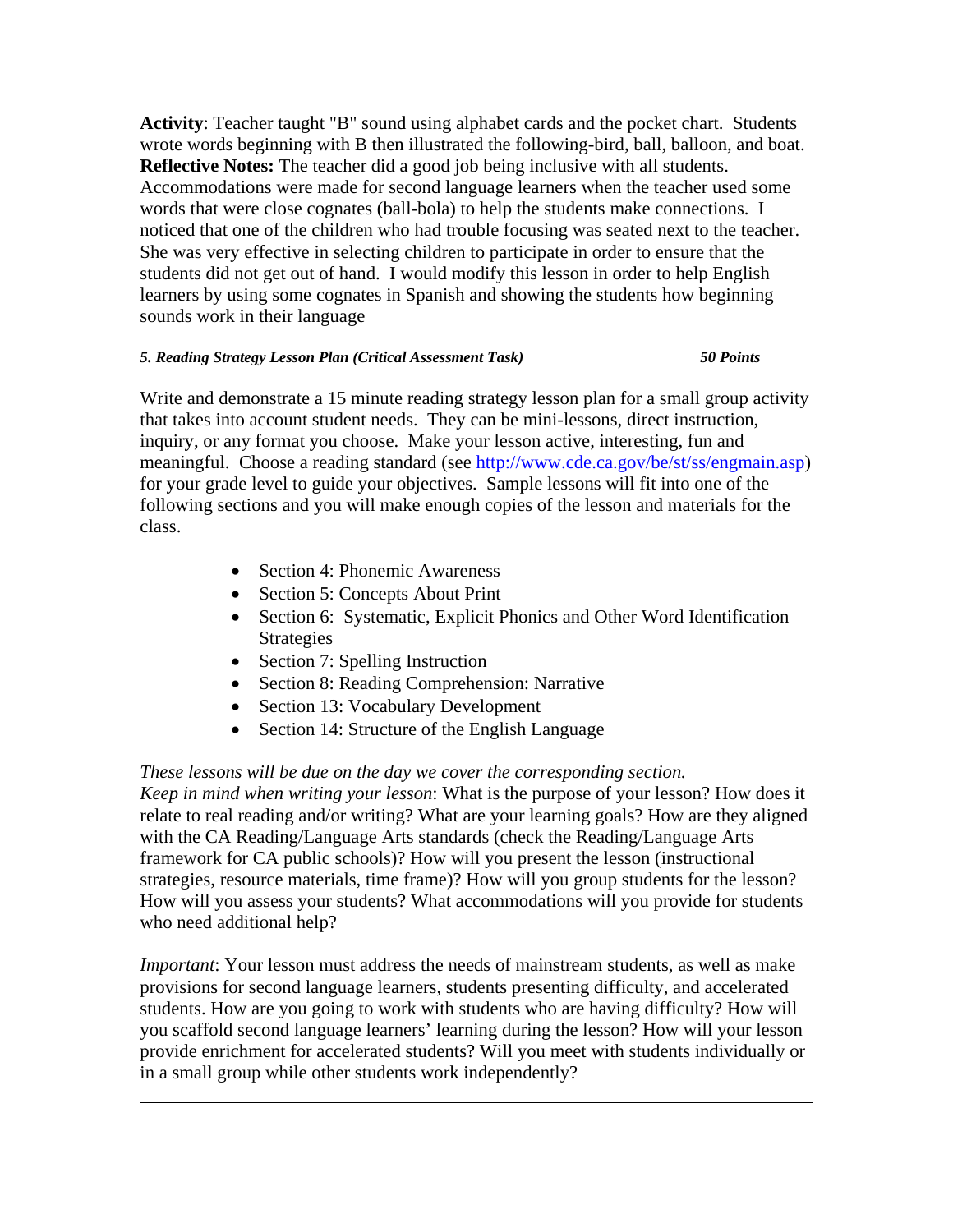# **Grading Standards**

Grades will be determined on a percentage of the 450 points possible as follows:

Percentage: Grade: 100-94 A 93-91 A-90-88 B+ 87-84 B 83-81 B-80-71C

Written Work Rubric

| A to A-                     | Few if any errors in spelling, punctuation, etc. |  |
|-----------------------------|--------------------------------------------------|--|
|                             | All sources cited properly                       |  |
|                             | Reference page complete                          |  |
|                             | Clear definitions and explanations               |  |
|                             | Well organized with heading and bullets          |  |
| $B+$ to $B-$                | Some errors in spelling, punctuation, etc.       |  |
|                             | Some material not cited                          |  |
|                             | Reference page incomplete                        |  |
|                             | Somewhat clear definitions and explanations      |  |
|                             | Some attempts at organization                    |  |
| $\mathcal{C}_{\mathcal{C}}$ | Several errors in spelling, punctuation, etc.    |  |
|                             | Sources not cited                                |  |
|                             | Reference page missing or incomplete             |  |
|                             | Definitions and explanations poor or missing     |  |
|                             | Organization is not apparent                     |  |